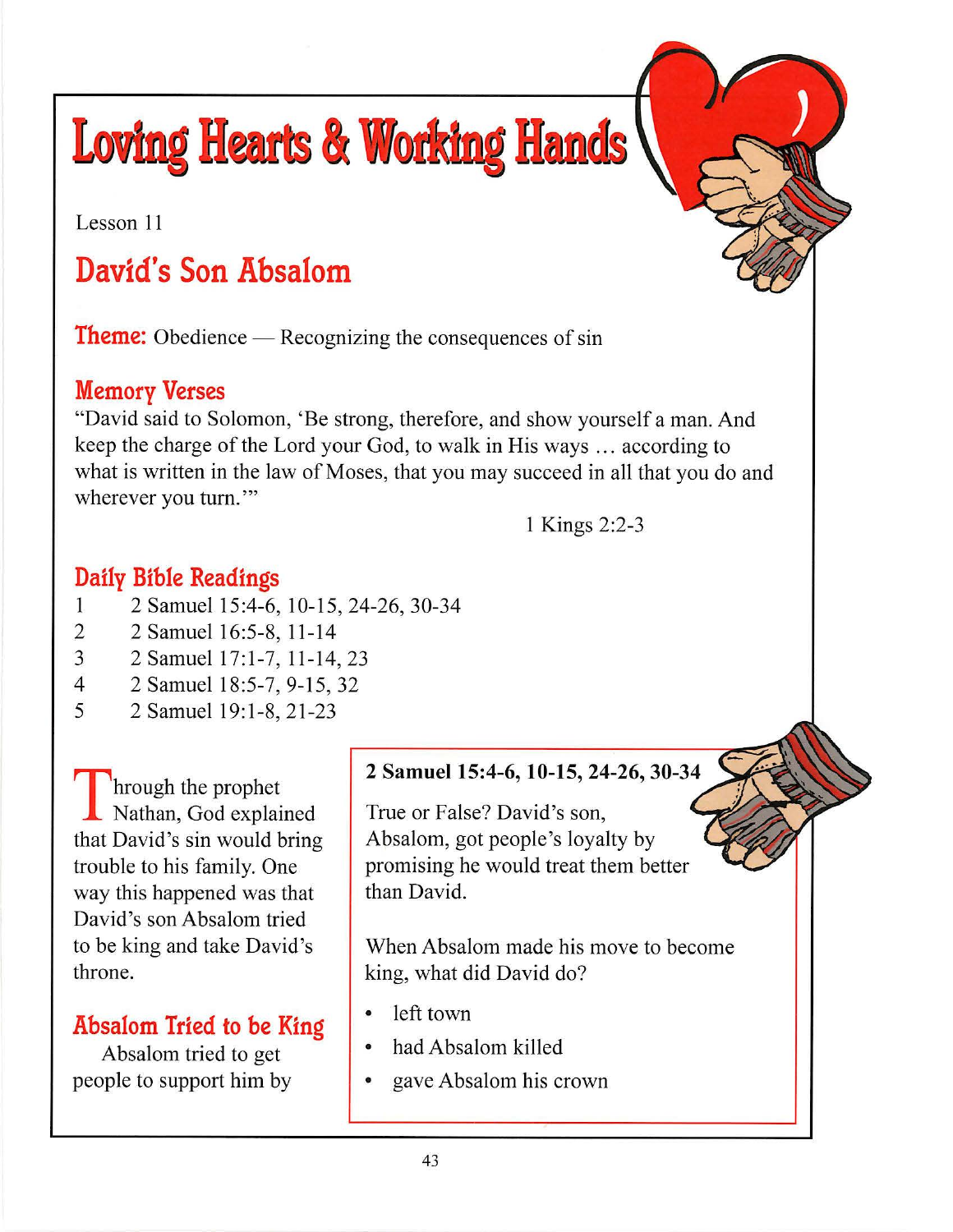making them think he would treat them better than David. Absalom planned to take his father's throne and become king of Israel. When Absalom thought the time was right, he came to Jerusalem to be king. To protect themselves, David and his family and soldiers left Jerusalem. David trusted God to do what

#### **2 Samuel 16:5-8, 11-14**

How did Shimei, of Saul's relatives, treat David as he left Jerusalem?

*Circle all correct answers.* 

- cursed David threw stones at David
- poisoned David's men took their water jugs

True or False? David allowed Shimei to speak against him because he knew it may be from God.

was best for him and his people.

David asked Hushai to stay in Jerusalem and pretend to be Absalom 's advisor while actually spying for David. Hushai advised Absalom and sent word to David about what Absalom was doing.

David got his army ready for battle and asked that his son Absalom, if captured, be treated gently. Absalom's army was no match for David's army. While riding a mule through the forest, Absalom's hair got caught in the branches of an oak tree,

and he was left hanging. Joab, the commander of David's army,



thrust three spears through him.

David's army won the battle, but David was sad about Absalom 's death. David tried to encourage his men and returned to Jerusalem as king. David treated men who had been against him with kindness.

# **David Trusted the Lord**

David trusted God, even when most people did not. When people were leaving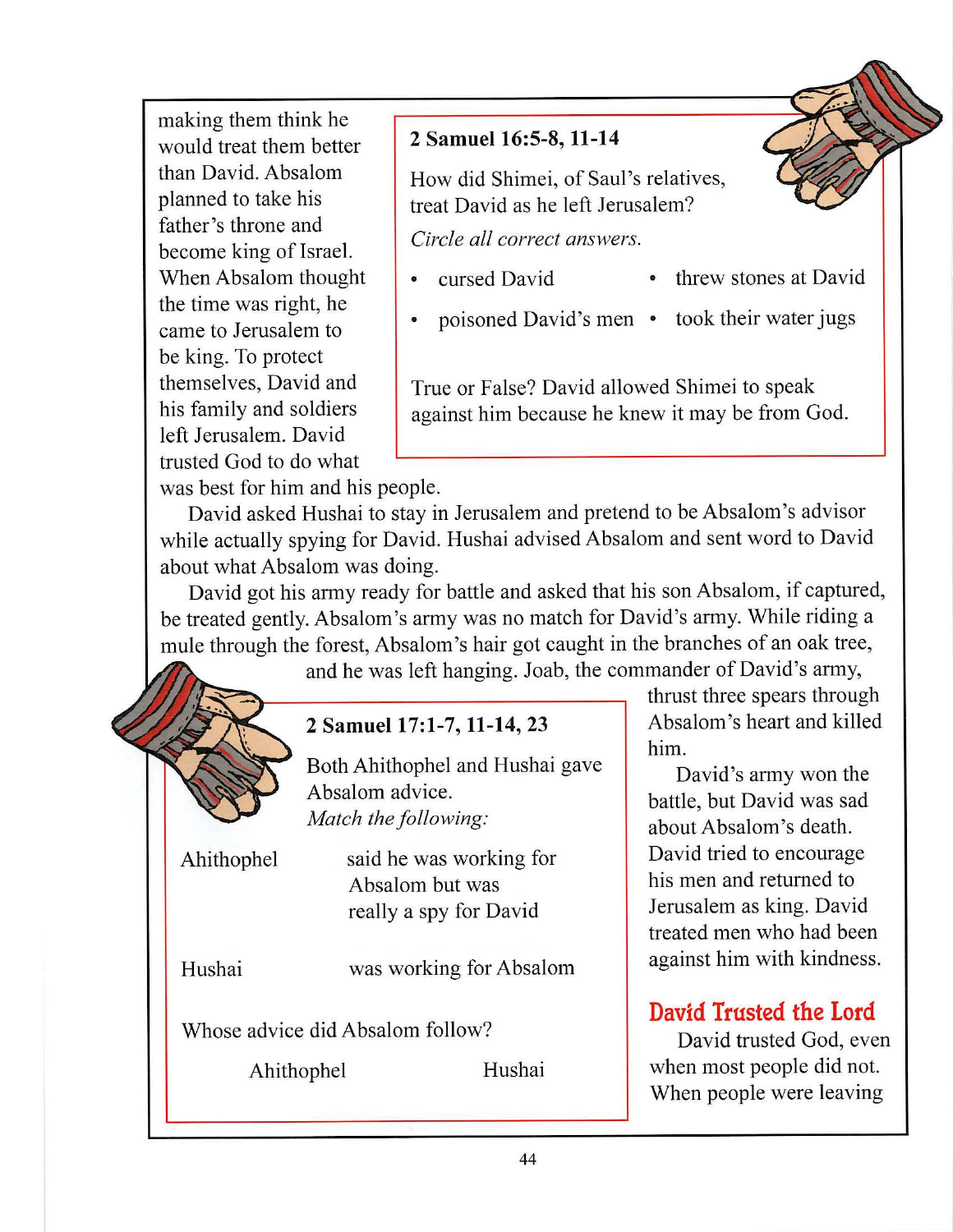were leaving Jerusalem, Zadok the priest brought the ark of the covenant, thinking David would want the ark with him. David said to leave the ark at the temple. He trusted God to do what was best. David was prepared to accept the outcome, even if it was not what he personally wanted.

# **Lessons We Can Learn**

- Sin has consequences.
- Parents' actions influence their children's actions.
- We hurt ourselves by leaving God out of our lives.
- We should trust the Lord and do His will even when it is hard.

## **2 Samuel 18:5-7, 9-15, 32**

Once David divided his troops to fight against Absalom 's troops, what did David say about Absalom?

- make sure you kill him
- deal gently with him
- bring him back to me

How did Absalom die?

What did David say when he learned about Absalom 's death?

### **2 Samuel 19:1-8, 21-23**

How did David treat men who had not been loyal to him?

- let them live
- put them to death



Put an X in the light that best describes you.

**Red** — always



## Green — never